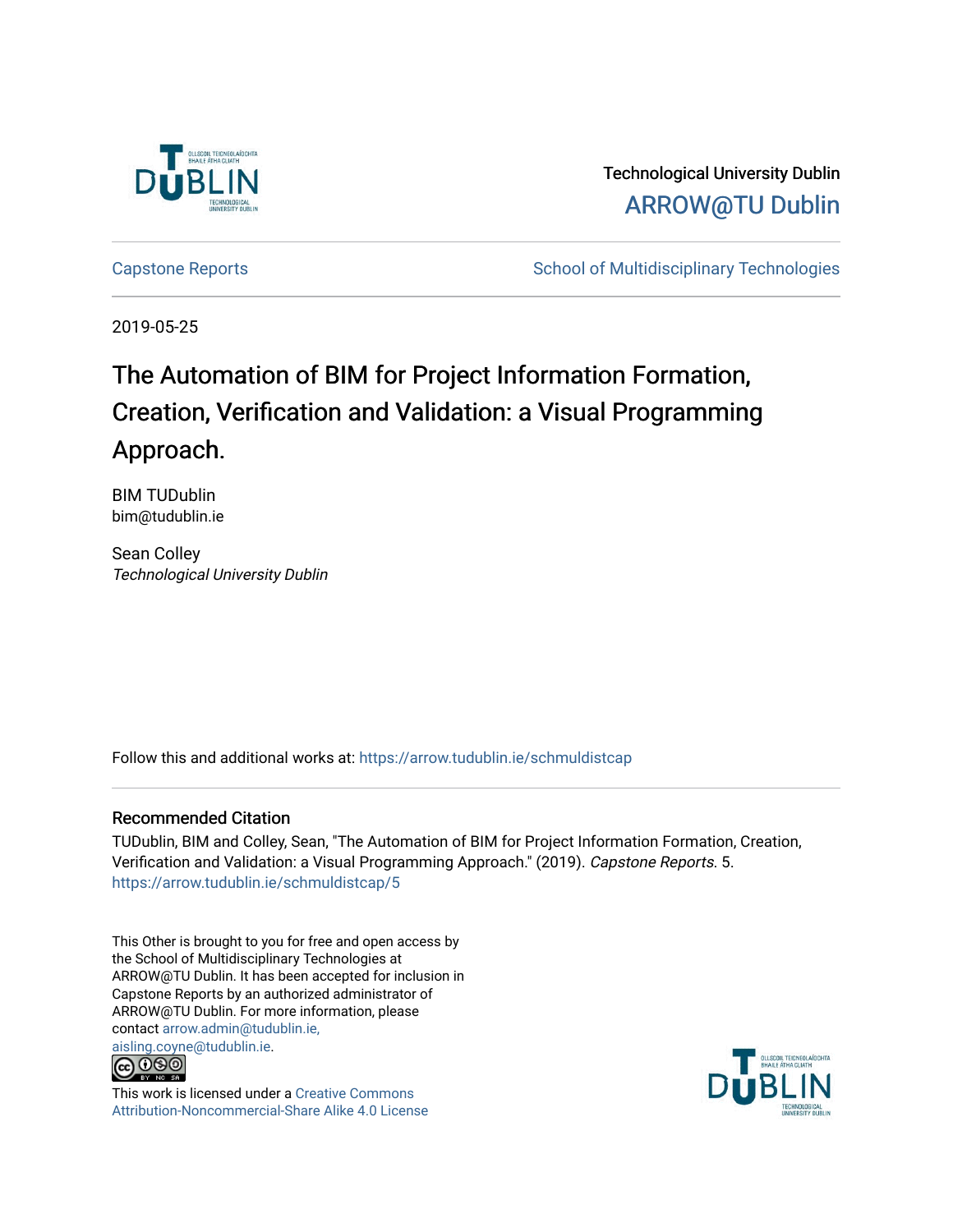## The Automation of BIM for Project Information Formation, Creation, Verification and Validation: A Visual Programming Approach.

## **Seán Colley**

*School of Multidisciplinary Technologies Technological University, Dublin* C12503023@mydit.ie

**Abstract ̶ The introduction of BIM technologies in the AEC Industry have been identified as an advantageous tool in the production of accurate Project Information. However, these technologies have also changed the dynamic of existing office structures within the Architectural Sector of the AEC Industry and introduced new technological barriers.**

**The objective of this paper was to identify barriers present within the AEC Industry that were a result of the introduction of BIM Technologies. The Author then, through a mixed methodology, proposed a solution to these barriers in the form of an Automated Taxonomy that would allow for the Formation, Creation, Verification and Validation of Project Information in a BIM Model through a common file format single source datasets and Visual Programming Language. The Author then critically appraised this Automated Taxonomy within the Architectural Sector of AEC Industry through stakeholder interviews and 4th generation evaluation. The results of this paper found that an Automated Taxonomy, such as the one described above, could be used to accurately create BIM Model elements, and verify and validate said Model elements at a later date, publishing the results back to the single source dataset. Through the interview process, the Author came to the conclusion that such an Automated Taxonomy could be of benefit to the AEC Industry in breaking down Technological Barriers created through the introduction of complex modern BIM Technologies.**

*Keywords-*Automated Taxonomy, Dynamo, Information Validation, BIM Technology.

### I INTRODUCTION

With the introduction of Building Information Modelling (BIM) in the Architectural, Engineering and Construction (AEC) Industry and the current boom of BIM Technologies, inherent difficulties and barriers have arisen when trying to merge new and traditional process. One such barrier that has been observed is the lack of clarity amongst a Project Team (PT) with regard to Project Information within a BIM Model. An observed cause of this lack of clarity is the gap in required skillsets for constructing a BIM Model vs the required expertise attributed to experienced AEC Industry members who specify such Project Information [1, 2]. This research investigated the current technological arriers hindering PT Project Information workflows within the AEC Industry and critically appraised a possible solution which would allow all members within a PT to overcome such barriers.

The BIM process is defined as the creation and management of digital information on and throughout a construction project [3]. PAS 1192-2, a core UK document supporting BIM, specifies the information management process for the capital and delivery phase of a BIM construction project. Described in this document is the collaborative workings between a Design Team (DT) in a standardized process, otherwise referred to as "The Information Delivery Cycle", see [Fig. 1.](#page-2-0) This cycle demonstrates the interactions between a client and DT while adhering to the BIM process. Relevant to all sectors within the AEC Industry, but from the perspective of the Architectural Sector, with the implementation of BIM in construction, there have been a number of new core documents which must be completed by a PT and Client. One such documents, which is typically created during the briefing stage of a construction project, is the Employers Information Requirements (EIR). The EIR is comprised of a series of sub-sections describing how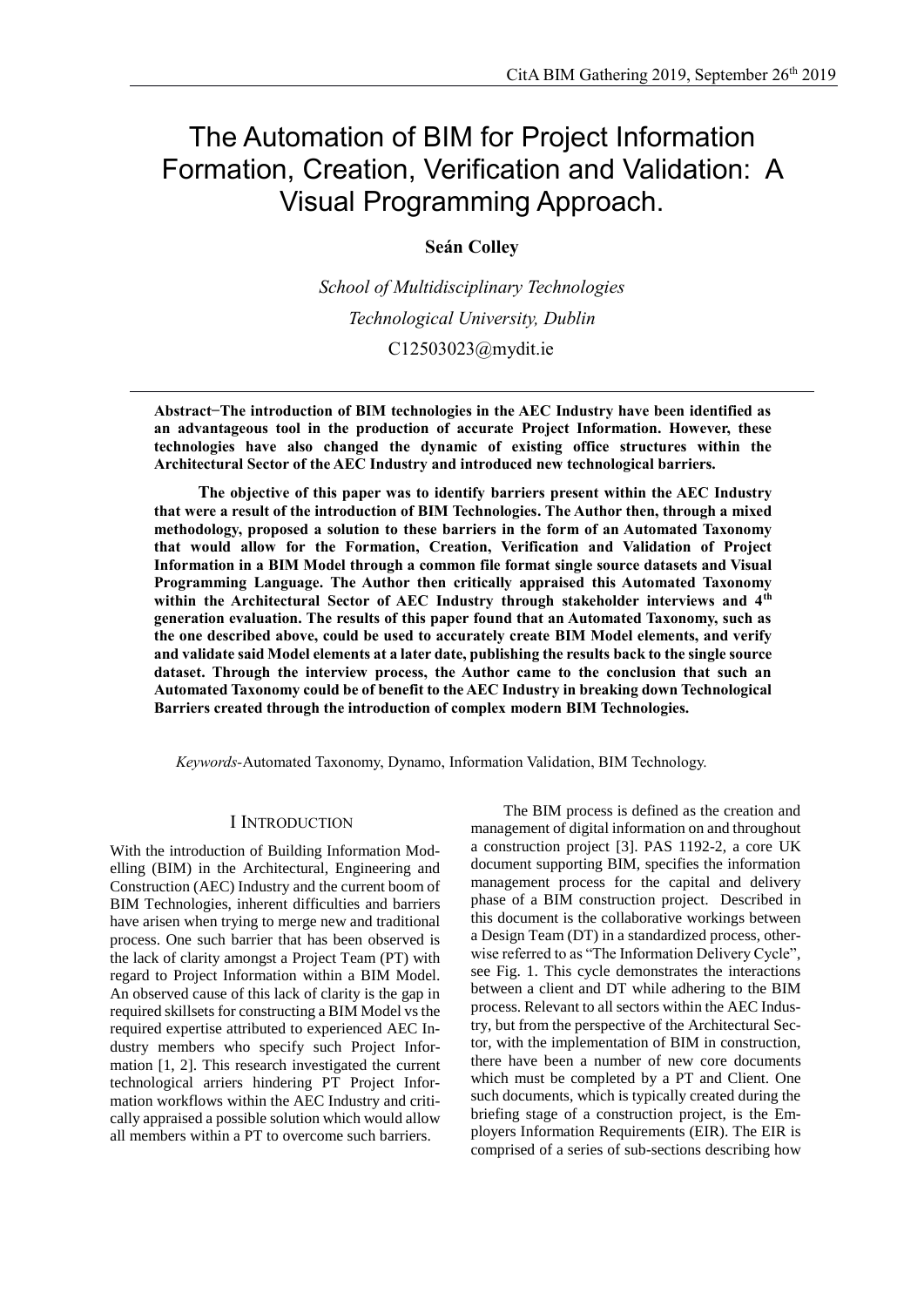a client would require a construction project to be undertaken and completed. One sub-section described in the EIR is the requirement for a defined Level of Detail (LOD), Level of Information (LOI) and Level of Model Definition (LOMD) at each project stage [3]. LOD describes the graphical information while LOI describes non-graphical information; these two elements are closely aligned and typically develop in tandem, progressing to the next model definition as defined in the NBS BIM Toolkit [4] as a project develops from one stage to the next i.e. Developed Design to Technical Design as seen in the RIBA Plan of Works Stages [5] and as seen [Fig. 1.](#page-2-0) On a BIM Level

2 project, the requirement to adhere to a predetermined minimum LOD, LOI and LOMD can be requested by a client as a contractual obligation if the EIR is appended to the BIM Protocol. This requirement is a substantial obligation for an Architectural PT as adhering to this requires a developed skillset and experience in BIM technologies. Information exchanges amongst a DT, Data Drops to Clients, and minimum LOMD requirements are defined in the CIC BIM Protocol, Appendix A, in the form of a Model Product Delivery Table (MPDT). This document is incorporated into all direct contracts between a client and DT [3, 6].



Fig. 1: The Information Delivery Cycle [3]

<span id="page-2-0"></span>Although the stage has been set for the successful delivery and execution of BIM Level 2 on construction projects, such projects are still subject to inherent difficulties. The requirement to produce building information in the form of a 3D data rich Model has inherently led to the requirement of an entirely new skillset within the AEC Industry [7]. With the development of BIM technologies, the UK BIM Mandate of 2016, and future BIM Roadmap in Ireland, skilled BIM practitioners are becoming more prominent in the AEC Industry in the UK and Ireland [8]. This is due to upskilling of current AEC members, as an industry response to the lack of BIM Practitioners, through academic education programmes [9]. On a global scale, it can also be seen that there has been an Industry response to the uptake and implementation of BIM. Efforts are being made to develop and roll

out BIM curriculum, training and professional development [1].

From the perspective of a PT tendering to a client, BIM competency can be seen as an advantageous tool in winning bids [10]. However, not all PT members within a "BIM Competent" PT are necessarily competent in BIM. This is because variations exist in the interpretation of "BIM Competence". Moreover, typically a PT is capable of producing BIM as a collective, with PT members fulfilling the roles described in the CPIx Resource Assessment Form [11]. Skillsets in BIM technologies, see [Table 1,](#page-3-0) amongst a PT can vary greatly within the inner levels of that team. These levels including Design Team Lead, Project Lead, Architects and Architectural Technologist. Senior PT members, who have an abundance of experience and a tacit knowledge in traditional industry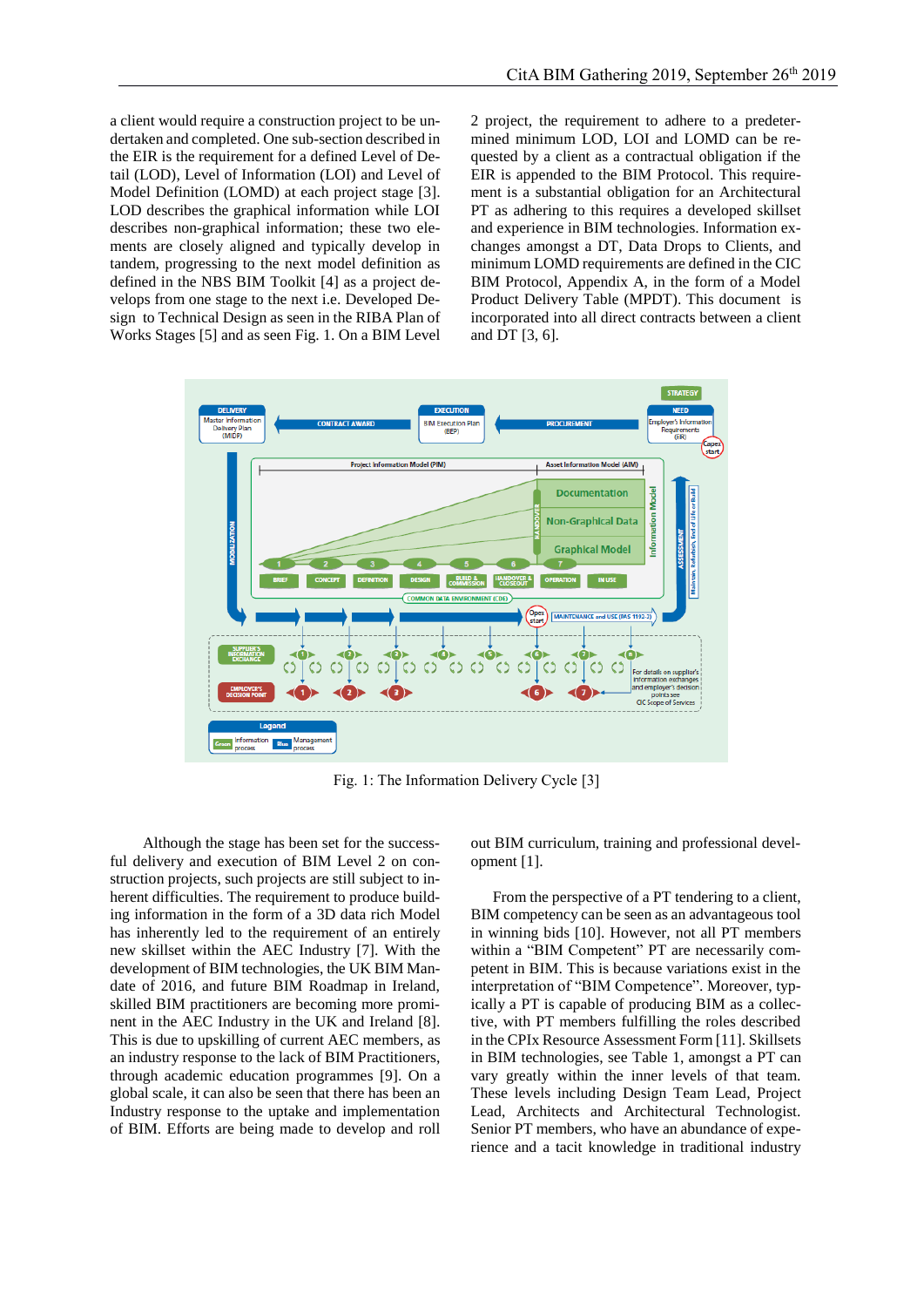processes, may not have the skillset required to operate current complex BIM technologies used to produce information in BIM Level 2 Projects. This can also be said for young native BIM practitioners, who are highly skilled in BIM technologies, but do not have the experience and knowledge of senior PT members. The skillsets to successfully complete a project may be present in the PT, but this is only through collaboration between individually skilled PT members [12].

Table 1: BIM Competency Definitions

<span id="page-3-0"></span>

| Title      | Definition                              |  |  |
|------------|-----------------------------------------|--|--|
| Non-BIM    | Practitioner who have no experience us- |  |  |
|            | ing BIM Technologies or with the BIM    |  |  |
|            | Process.                                |  |  |
| Non-Native | Practitioner who have prior experience  |  |  |
| BІM        | in the AEC Industry but who have up-    |  |  |
|            | skilled in order to gain knowledge in   |  |  |
|            | BIM Technologies and the BIM Pro-       |  |  |
|            | cess.                                   |  |  |
| Native-BIM | Practitioners who have come into the    |  |  |
|            | AEC Industry with a base knowledge of   |  |  |
|            | both BIM Technologies and Process       |  |  |
|            | from academic degree.                   |  |  |

Native BIM Practitioners in a PT work in tandem with non-BIM or non-native BIM Practitioners for the successful completion of construction projects through traditional industry standard processes and communications. However, as there is an information disconnect through technological barriers, accessing information for non-BIM or non-native BIM users can be difficult [13]. Project Information required in BIM Models can become fragmented, duplicated, and form independent silos which increases the likelihood of information discrepancies within a project [14]. Although modern BIM technologies have been developed to be user friendly, they still require an advanced skillset.

When delivering a project to a BIM Level 2 standard, data management pertaining to LOD, LOI and LOMD deliverables are typically structured in accessible common formats such as Excel Spreadsheets. This is evident with the MPDT, MIDP, TIDP, and NBS BIM Toolkit [3, 4]. Client requirements on construction projects also have the capacity to be conveyed through such formats. The benefits of this being:

- they require no extra skillsets in BIM
- the software is widely available
- they can be integrated with other professional writing tools.

These structured, yet fragmented documents containing critical Project Information suggested the research topic on which this investigation is based on.

Firstly, can an Automated Taxonomy be created through Visual Programming Language (VPL), BIM Technologies, and "Common Formats" for the Formation, Creation, Verification and Validation of Project Information in a BIM Model to contractually obligated LOI Definitions, from a single source Dataset?

And secondly, is a tool such as this necessary in the current AEC Industry, or does it only add to the perplexing world of modern BIM Technologies?

Section II and III of this paper will show the current gap in knowledge in the AEC Industry with regard to:

- prominent barriers regarding BIM Technologies
- automated information validation processes
- the gap in knowledge within the inner levels of a PT.

Section IV of this paper will describe a methodology for implementing the proposed Automated Taxonomy which will be tasked with overcoming current barriers in the AEC Industry identified in Section II.

Section IV of this paper will critically appraise what impact the proposed Automated Taxonomy could have on current PT workflows within the AEC Industry.

## II INDUSTRY BACKGROUND

#### *a) Are BIM technologies an issue?*

To many in the AEC Industry, there are still prominent barriers to BIM which clients and DTs find too great to overcome, and are therefore reluctant to address. The 2015-2018 NBS National BIM surveys note that the top 5 fundamental barriers in implementing BIM generally remain the same. These can be seen i[n Table](#page-3-1)  [2.](#page-3-1)

<span id="page-3-1"></span>Table 2: National BIM Survey Barriers 2015-2018

| <b>National BIM Survey Barriers</b> |      |           |      |      |  |  |  |
|-------------------------------------|------|-----------|------|------|--|--|--|
| <b>Barriers</b>                     | 2015 | 2016      | 2017 | 2018 |  |  |  |
| Lack of in-house<br>Expertise       | 74%  | <b>NA</b> | 73%  | 71%  |  |  |  |
| Lack of Training                    | 67%  | NA        | 59%  | 61%  |  |  |  |
| No Client Demand                    | 63%  | NA        | 65%  | 69%  |  |  |  |
| Cost                                | 56%  | NA        | 55%  | 50%  |  |  |  |
| No Time to catch up                 | 51%  | <b>NA</b> | 49%  | 47%  |  |  |  |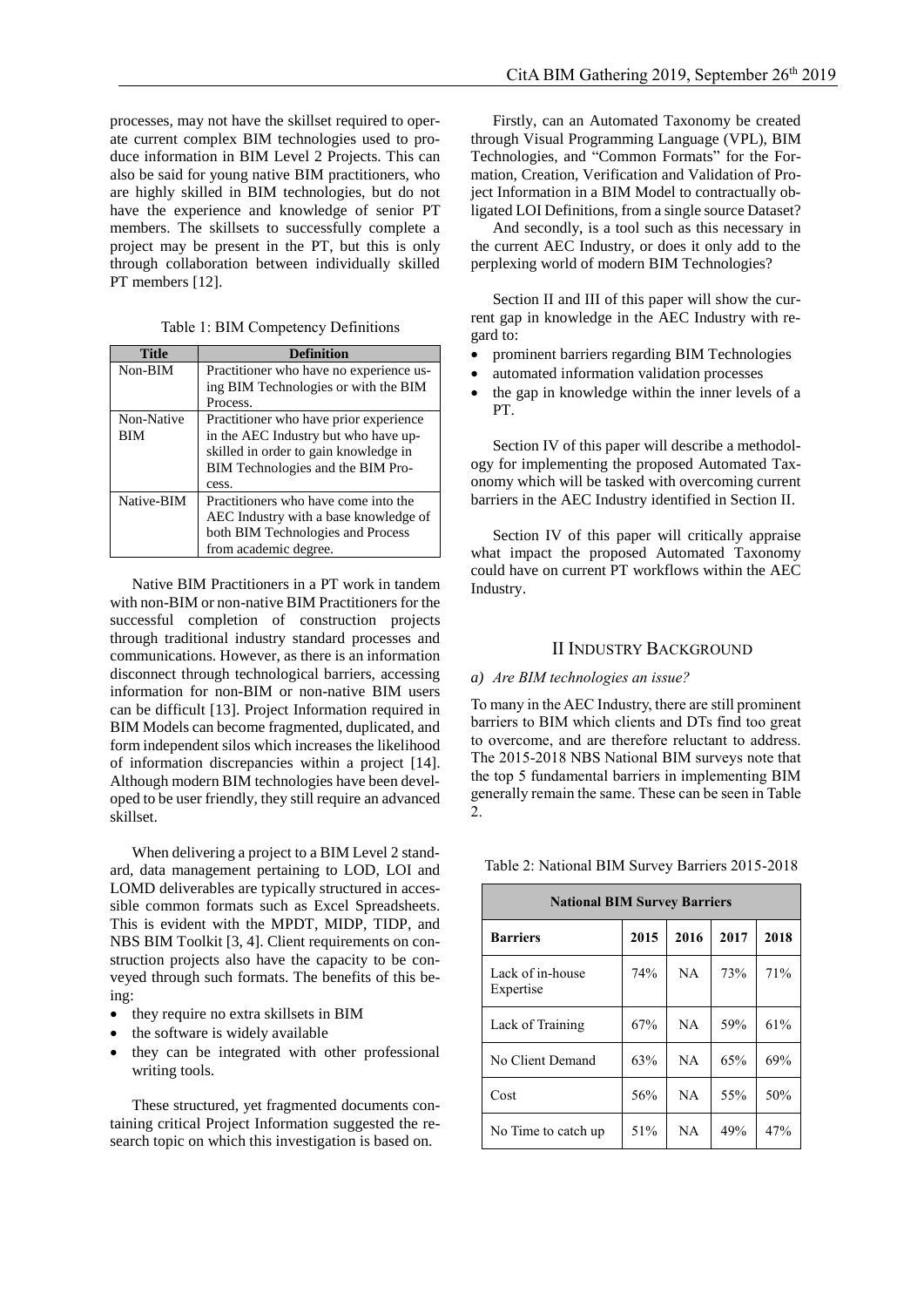From 2015 to 2018, it can be seen that the leading critical barriers remain the same, with the agreeing survey participants only showing minor variations. One of these barriers which has dropped by 6% since 2015 and dropped to 8% at a lowest is "the lack of training" required to achieve BIM. This fall can be correlated to the increase in Native BIM Practitioners coming into the industry. This also correlates with a BIM adoption increase from 48% to 74% in the same period. Barriers to BIM are being broken down through an increase in Native BIM Practitioners in the Industry [2, 15, 16]. These trends in Barriers appear to be common on a global scale depending on the maturity of a respective nation's BIM competency. Another report in 2015 by Liu, Xie, Tivendal and Liu found that critical barriers included a lack of national standards, costs in application, lack of skilled personnel, organisational issues and legal issues [17].

A BIM Macro Adoption Study undertaken by Hore, McAuley, West, Kassem and Kuang in 2017 noted that, in Ireland, BIM maturity is ranked highly with regard to technology infrastructure and learning and education. This was linked to the commitment of Higher Education Institutes to deliver BIM programmes in a direct response to the AEC Industry struggling to meet Information Communications Technology (ICT) requirements. [9]. This skills gap and commitment to Higher Education was also identified by McAuley and Hore in another study in 2019. It was identified that Digital Construction is a critical driver in navigating the Irish Construction Industry through the current skills shortage. It was concluded that there must be an inclusion Digital Design and Construction in second-level curriculum.[18]. An interview with Kirwan, a BIM Development Manager, in 2018 showed evidence of this upskilling and commitment to education in Ireland in effect. It was stated by Kirwan that currently BIM is becoming an integral part of many existing undergraduate courses, while also new postgraduate courses are being made available, which complement undergraduate programmes but also allow current industry members to upskill in BIM [19].

In Sweden, a report by Ghavamimoghaddam and Hemmati in 2017 came to the same conclusion on the barriers of BIM implementation. However, this investigation also identified that there may be a generation rift within the AEC Industry which perpetuated these barriers. It was suggested that senior PT members found it difficult to use computers and thus, BIM Technologies. They determined that the generation to which a user belongs can be a crucial factor in using BIM technologies. While BIM tools are used when required by senior PT members for coordination purposes, these same employees, on an individual level, reverted back to traditional methods

of communication and creation as their personal experiences aligned with this method of production. Another barrier when implementing BIM observed in this report was the syncing of information changes into different construction elements within the BIM Model. The generation gap was again determined to be a factor in this barrier as there was a gap in both skills and experiences. Members with an expertise in identifying problems could not access or amend a model, and those who could access a model did not have the years of experience to be able to identify errors that are not visualized in a BIM Model. This report concluded that the hindrances to BIM implementation during the production phase of a project were due to lack of integration, unclear tasks and responsibilities, and unwillingness to changes [13].

The research in this study investigates if these findings are replicated in Ireland at this time.

### *b) What is being lost in the BIM Model?*

It has been identified that one of the elements of traditional processes that is being lost to the BIM Model is critical Project Information relating to model elements. This is due to one of the few remaining critical barriers to BIM, the technological barrier, and moreover, the lack of access to Project Information within a BIM Model due to this barrier. A BIM Model can be host to a wide variety of Project Information requirements and deliverables, and in a perfect world, should be seen as a single source of truth. This, however, in the current AEC Industry is not seen to be possible due to these technological barriers.

On a BIM Level 2 project, information deliverables that can and should be found in a BIM Model are LOD, LOI and LOMD for BIM Model elements. As previously stated, this information can vary in development depending on project stage, however, it should adhere to minimum requirements [4, 6]. This is a crucial part of the BIM process during the production stage as shown in [Fig. 1.](#page-2-0) Information within a BIM Model must be shared between the individual PTs of a DT in the form of "Information Exchanges" to ensure clarity and accuracy amongst the DT. This information is then shared with the client at the end of each project stage, an "Employers decision Point", in the form of a Data Drop. Data Drops within a construction project typically act as a stage gate, data is analysed and decisions made on a project progression. Data must be delivered in a controlled manner with only certain information in certain formats being delivered. Information is delivered at particular stages of a project. These stages align with the RIBA Plan of Works and PAS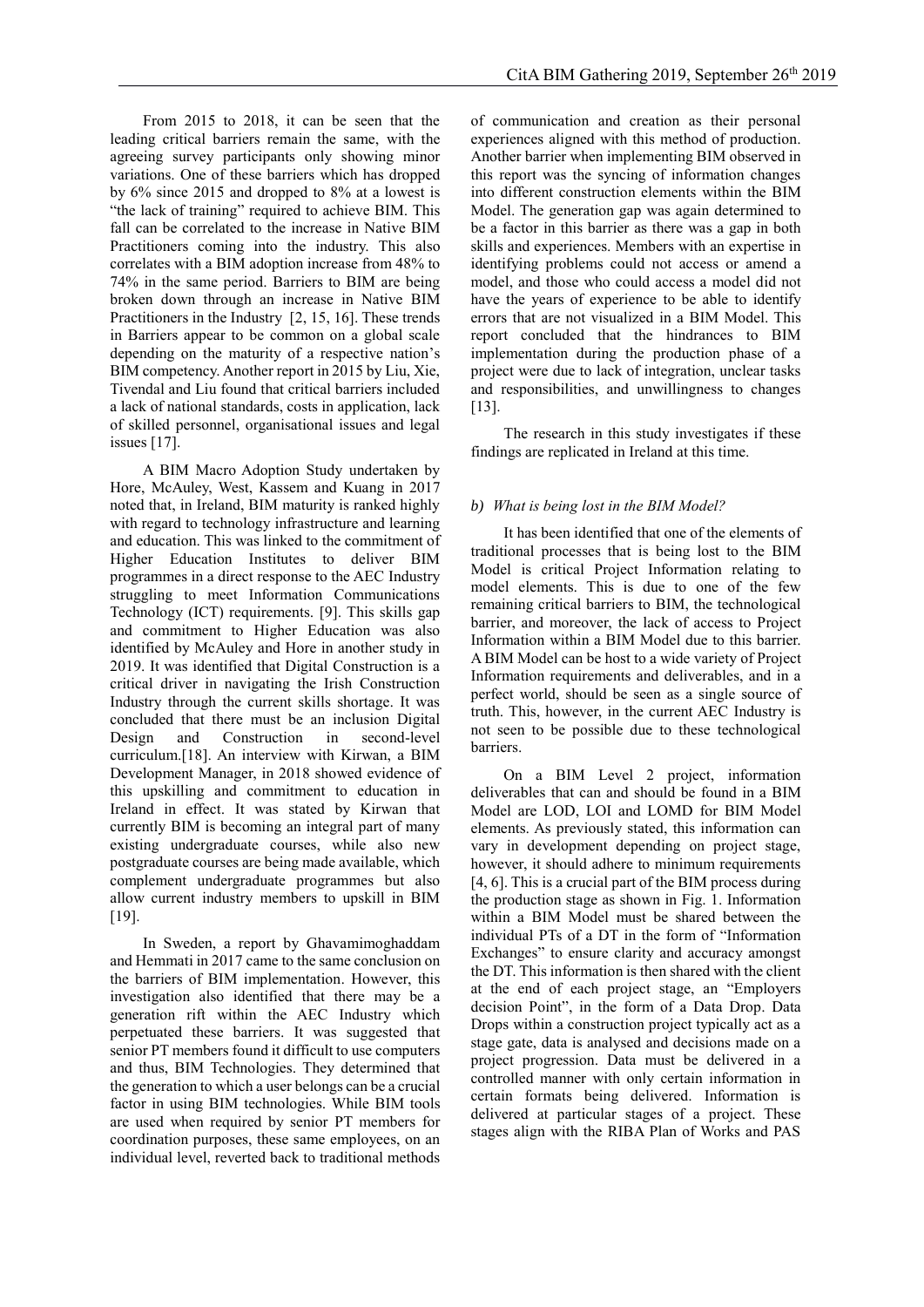1192:2 project stages [3, 5]. Information typically included in Data Drops are as follow:

- Models (both IFC and native file format, in this investigation Autodesk Revit)
- Structured Data such as Schedules and/or COBie files
- And Reports, Native files and/or .pdfs.

These information drops allow a client to check and validate Project Information with the initial brief and EIR [20].

The process of conducting an information exchange between individual PTs within a DT follows a defined rigor to ensure accurate information is being produced. As a number of file types are being produced and shared, some with no direct link, an information validation process must be conducted to ensure accurate information is being exchanged. This is typically a manual process as there are limited technological links between a BIM Model and its supporting text documentation. Manual validation processes inherently suffer from human error, meaning information exchanges can be hindered due to inaccurate information within a PT being shared with all other PTs of a DT.

#### *c) What can be done about it?*

This problem of information checking, syncing, and validating is widely observed in the current AEC Industry, and a number of investigations have been undertaken in recent years to combat this information barrier. BS EN ISO 19650-1:2018, a superseding document to PAS 1192-2, also stresses the importance of, and proposes a method for, information Verification and Validation between Project Stages and DT members [21]. This information syncing and validation is critical due to the high levels of fragmentation within the current Industry. Carroll and McAuley determined that this could be combatted through the implementation of BIM and early Contractor involvement. The potential for BIM could be used to enhance data management processes while also being used to mitigate common construction issues such as construction element clashes, while improving quantity take off procedures, facilities management processes and project specifications production [22].

A recent study by Mecheri & West in 2017 [23] determined that information integration and synchronisation was essential to fully achieve and utilise BIM on construction projects. This investigation queried the possibility of managing and linking independent project data silos such as Excel Data Schedules and Revit Model Elements in an effort to reduce waste and improve productivity and efficiency. A methodology was not provided. It was

concluded that at that time, dataflows in the AEC Industry were too disjointed and that multiple information silos existed in tandem due to lack of DT trust and PT BIM capabilities. A product of this was a necessity for data recreation. It was determined that for the potential of integrated BIM to be fully achieved, upskilling in the AEC Industry is required, coinciding with findings from Hore, McAuley, West, Kassem and Kuang in 2017 [9] . If a PT is lacking in BIM capable practitioners, a workflow must be present that would allow for the liberation of Project Information from a BIM Model, allowing all members of a PT access, and ensuring information verification and validation. It was also suggested that if independent data silos could be eliminated through unconstrained data integration across a project's lifecycle, the potential to achieve BIM Level 3 with regard to Project Information could be made possible. It was finally concluded by Mercheri and West that, due to a lack of software capabilities in 2017 in the AEC Industry, for the foreseeable future, limitations would remain in data interoperability. For an Industry wide workflow and software system to be created and implemented, it would stand to reason that an unrealistic and unmonitorable level of consistency and uniformity would be required within the existing Architectural Practices willing to implement such a workflow [23].

A step towards Project Information integration with BIM Models, and towards information verification, was highlighted in an investigation by Reilly, Montague, and Buckley-Thorp in 2017. In this report, a method was developed for model checking and information verification using a combination of Uniclass Classifications, LOD, NBS BIM Toolkit, Flux.io, Dynamo and custom web apps. This methodology was developed to verify the presence of Project Information and to report, but not validate information values. It was determined in this investigation that it was the responsibility of each PT to confirm the validity of Project Information. This absence of "Information Validation" from the scope of the Reilly, Montague & Buckley-Thorps investigation represents a gap that will be further investigated in this study, i.e. an Automated Taxonomy approach of Project Information Validation. Reilly, Montague & Buckley-Thorp agreed that a methodology such as theirs should also be able to create required parameters, populate required parameters, and trigger alerts when issues are found. However, this was omitted from the scope. The proposed methodology in this investigation looks to partially fill this barrier in current BIM technologies [24].

Another investigation into BIM Data Validation through VPL by Ghannad, Lee, Dinyadi and Solihin focussed on automated compliance checking with regard to building standards. This investigation determined that it was not only possible to use VPL in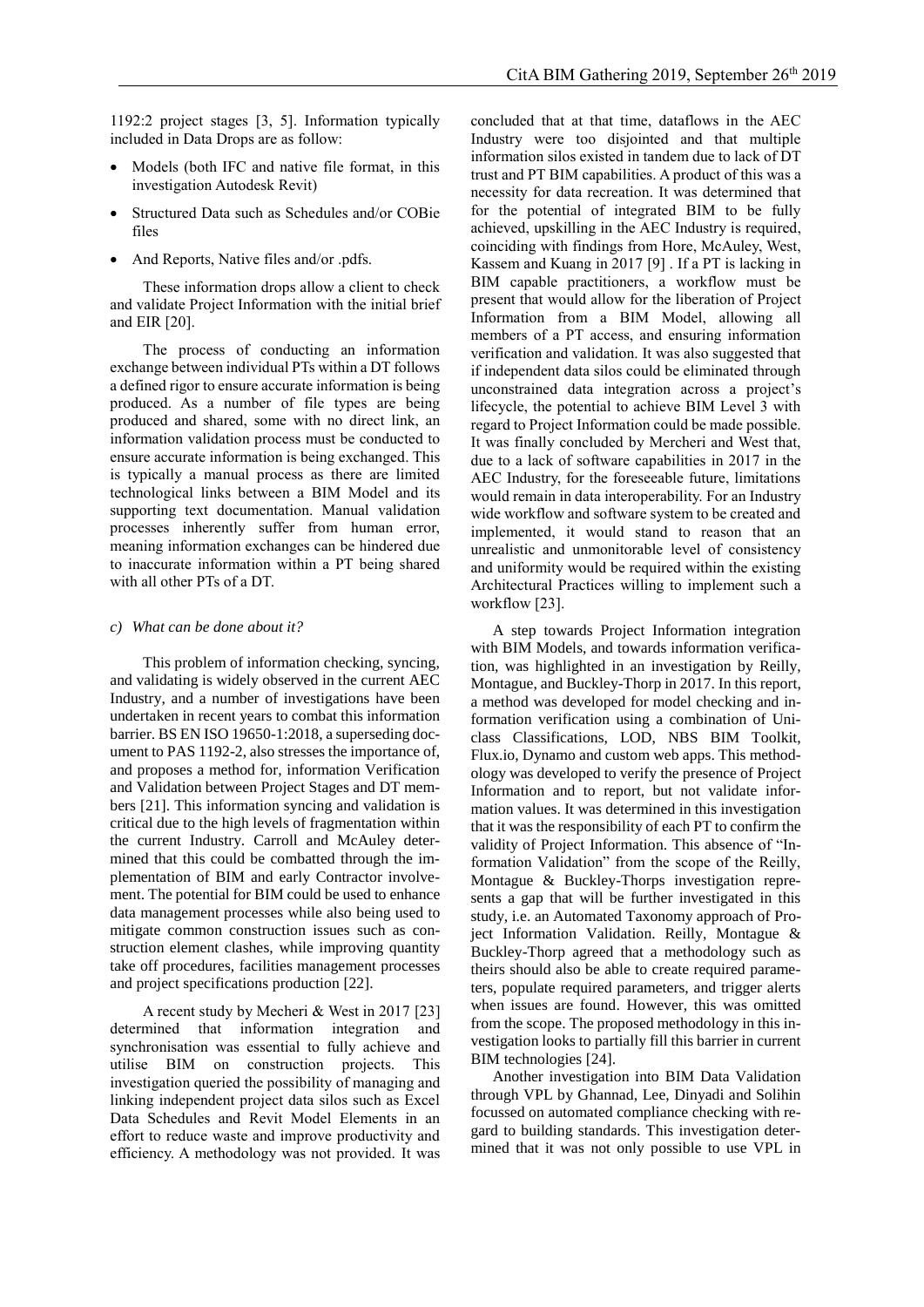automated compliance checking, but that it can also greatly aid in reducing manual data checking which inherently reduces waste in time and inaccuracies regarding human error. This investigation was completed using open standard VPL as it removed the "Black Box" hardcoding limitations from current AEC Industry standard BIM technologies. By using open source VPL, an Automated Taxonomy could be created that could fit around existing Architectural Practice processes and structures without the need for Industry conformity to new processes, which can in itself be seen as a barrier to BIM. By integrating existing process into BIM via VPL, a smooth transition could be made towards BIM level 3 regarding project data integration [25].

Another investigation by Li, Li, Peng and Wu in 2018 reviewing current BIM technologies in the AEC Industry came to a similar conclusion. BIM Technologies should target a Client, and in particular their needs and requirements without introducing new barriers. BIM technologies need to focus on interoperability issues with regard to Project Information in order to further improve a Client's contribution to construction projects [26].

A recurring theme in recent investigations is the use of VPL, Dynamo, for the integration of Project Information within the BIM Model. Dynamo is used in these investigations as it allows users to create a defined path of information to and from a BIM Model in order to achieve a desired goal. Dynamo was used in this investigation for the same reason. A path could be defined linking existing office structures and process, known to the Author, to the BIM Model. As Dynamo is open source, the Scripts created could be designed to integrate such structures and as a product, remove the requirement to conform to any existing or future industry standard software systems as highlighted by Ghannad, Lee, Dnyadi and Solihin.

As made apparent by the literature critically examined in this section, while significant effort has been expended on eliminating boundaries within the current AEC Industry, barriers are still present which hinder Industry progression.

## III THE GAP

The goal of this investigation is to propose an Automated Taxonomy, using VPL, which will allow for the Formation, Creation, Verification and Validation of Project Information through a single source dataset, which has the potential to be populated by all relevant members of a PT, not just skilled BIM practitioners. Although there have been a number of recent investigations on BIM Model validation, automated code compliance checking, and BIM information mapping, the type of information this

investigation will focus on is performances and specification requirements for construction elements.

The gap that this investigation aims to fill, is the gap created due to the lack of synchronisation within a PT, which is a product of barriers created by BIM technologies and the lack of integration in Project Information.

## IV AUTOMATED TAXONOMY

The approach to this Automated Taxonomy was developed as a Design Science, a technological rule and ICT solution that outlines procedures and workings of a proposed idea rather than a fully developed BIM interface [27]. The proposed Automated Taxonomy methodology comprised of 3 critical stages, as seen in [Fig. 2.](#page-6-0) The overarching objective of this Automated Taxonomy was to create a single source Dataset in a common file format that could be used to create Revit System Family files populated with predetermined parameter values; and which could also be used to Verify and Validate such information throughout a projects progression. A visual breakdown of this methodology can be described as follows.



Fig. 2: Automated Taxonomy

#### <span id="page-6-0"></span>*a) Project Information Formation*

The first stage of this Automated Taxonomy was to create a project template that could be used to host the common format dataset, this is referred to as the Project Template Dataset (PTD). For this, Microsoft Excel was chosen. The reason for using Excel as the PTD was that it could be fully integrated into BIM Technologies through the use of VPL; this also aligns with the proposed methodology outline by Mecheri & West [23]. The PTD in this investigation was also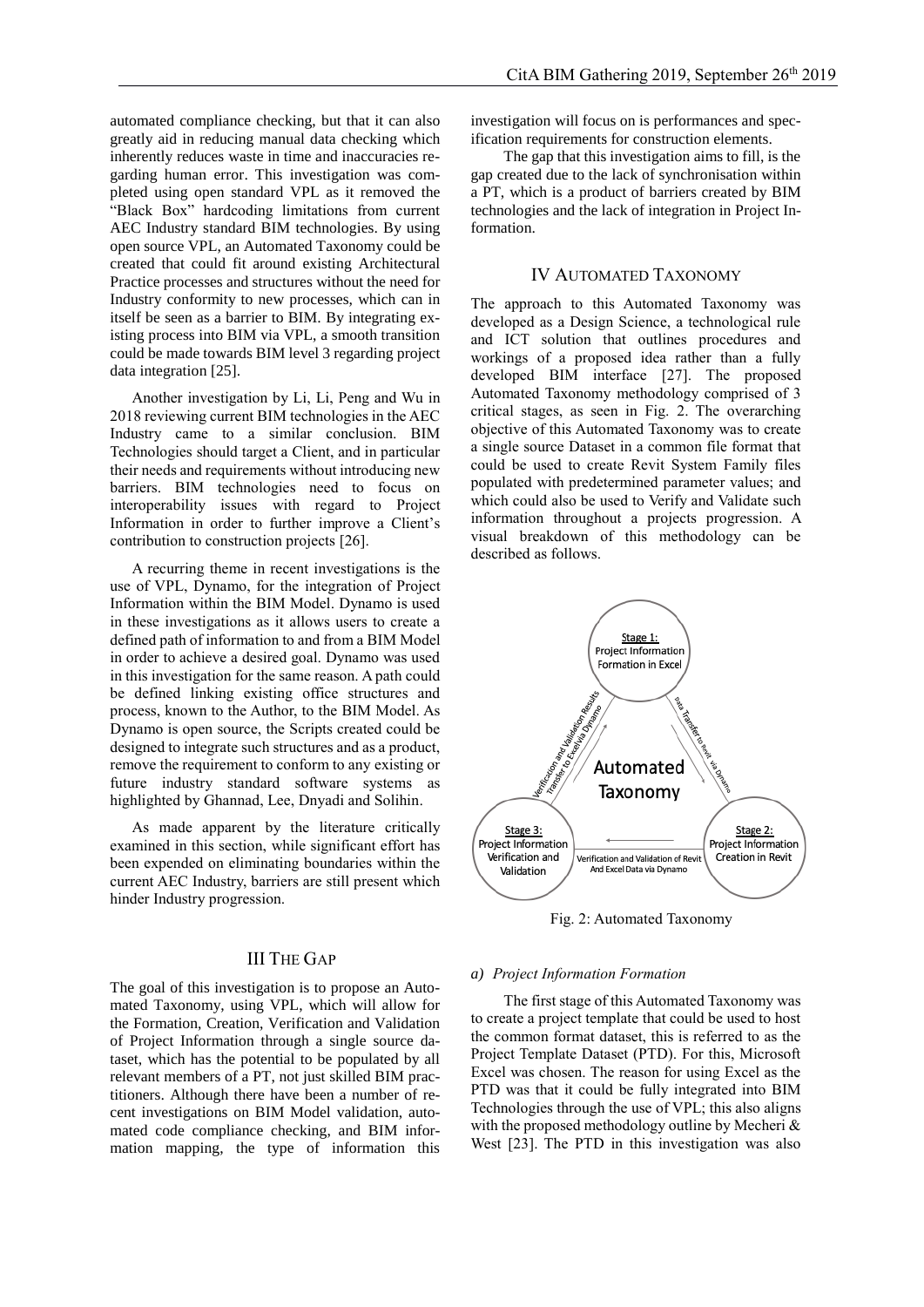developed from existing office structures known to the Author, allowing for minimal reworking of existing workflows and minimum disruption to existing office protocols. Due to the nature of VPL, it was not necessary to conform with current Industry software, addressing and overcoming a critical barrier highlighted by Ghannad, Lee, Dnyadi and Solihin [25]. The PTD was developed to be both functional as an integrated BIM Dataset, and presentable as a publishable Project Document.

As the scope of this investigation was for 3 System Family Categories, 7 sheets were created in total. Each system category had a dedicated publishable sheet, and a linked data sheet within the PTD. There was also an additional sheet for the Verification and Validation of Project Information. These sheets were as follows:

- Wall Types
	- o WT Project Data
- Floor Types
	- o FT Project Data
- Ceiling Types
	- o CT Project Data
- RVT vs XLSX Results

The sheets in the PTD were structured in such a way that each publishable sheet (Wall Types, Floor Types and Ceiling Types) would automatically populate their respective project data sheets via cellular linking within the PTD. For this investigation there were 3 System Family Categories, 6 System Family Types per Category, and each System Family Type had 7 unique Type Parameter Values. This created a Data Scope of 126 Data Instances. See example of Wall Type data in [Fig. 3.](#page-7-0)

The Parameter Types chosen for each System Family Category were based on the requirements determined in the NBS BIM Toolkit for an "LOI Stage 3: Definition". The parameter values of this investigation aim to encapsulate this information through the user defined PTD. For example, the LOI requirements for wall types as defined by NBS [28] are as follows:

- Materials, components and details
- Strength, Internal Air Pressure Resistance and Racking Strength
- Fire Resistance
- Acoustic Performance
- **Airtightness**
- Compliance with Performance Requirements

These information requirements described in the NBS BIM Toolkit were then correlated with existing Family Type Parameters in the BIM Model. These Parameter Names were then set as column titles within the PTD, and would be used to direct Project Information once the PTD was targeted by the Dynamo Scripts described in part b.

| <b>Type</b><br><b>Mark</b> |              | <b>Description NBSReference</b> | <b>Acoustic</b><br>Rating | <b>Manufacturer</b> | <b>Fire Rating</b> | <b>URL</b>              |
|----------------------------|--------------|---------------------------------|---------------------------|---------------------|--------------------|-------------------------|
|                            |              |                                 |                           | British Gypsum or   | <b>NFR</b>         | https://www.gyproc.i    |
| A1-01                      | Slab to Slab | 25-15-25/135                    | 49 RwdB                   | equal and           | (inherently 60     | e/sites/default/files/G |
|                            |              |                                 |                           | approved            | minutes)           | ypWall.pdf              |
|                            |              |                                 |                           | British Gypsum or   | <b>NFR</b>         | https://www.gyproc.i    |
| A1-02                      | Slab to Slab | 25-15-25/135                    | 53 RwdB                   | equal and           | (inherently 60     | e/sites/default/files/G |
|                            |              |                                 |                           | approved            | minutes)           | ypWall.pdf              |
|                            |              |                                 |                           | British Gypsum or   | <b>NFR</b>         | https://www.gyproc.i    |
| $A1-03$                    | Slab to Slab | 25-15-25/135                    | 57 RwdB                   | equal and           | (inherently 60     | e/sites/default/files/G |
|                            |              |                                 |                           | approved            | minutes)           | vpWall.pdf              |
|                            |              |                                 |                           | British Gypsum or   | $1/2-HR$           | https://www.gyproc.i    |
| A2-01                      | Slab to Slab | 25-15-25/135                    | 49 RwdB                   | equal and           | (inherently 60     | e/sites/default/files/G |
|                            |              |                                 |                           | approved            | minutes)           | ypWall.pdf              |
|                            |              |                                 |                           | British Gypsum or   | $1/2-HR$           | https://www.gyproc.i    |
| A2-02                      | Slab to Slab | 25-15-25/135                    | 53 RwdB                   | equal and           | (inherently 60)    | e/sites/default/files/G |
|                            |              |                                 |                           | approved            | minutes)           | ypWall.pdf              |
|                            |              |                                 |                           | British Gypsum or   | $1/2$ -HR          | https://www.gyproc.i    |
| A2-03                      | Slab to Slab | 25-15-25/135                    | 57 RwdB                   | equal and           | (inherently 60     | e/sites/default/files/G |
|                            |              |                                 |                           | approved            | minutes)           | ypWall.pdf              |

Fig. 3: Wall Type Data

<span id="page-7-0"></span>The final sheet within in the PTD, "RVT vs XLSX Results", was not populated manually with any data by the Author. This PTD sheet was to be populated later with parameter value Verification and Validation results for all System Family Files originally formed in the PTD and then automatically Created in the BIM Model.

#### *b) Revit System Family File Creation*

The software Packages used in stage 2 and 3 of the Automated Taxonomy were as follows:

- Microsoft Excel
- Autodesk Revit 2018.3
- Dynamo Revit 1.3.3
	- o Clockwork 1.33.1

Stage 2 of this Automated Taxonomy was the Creation of Revit System Family Files by linking the PTD and BIM Model via Dynamo. This Stage had one Author-created Dynamo Script with 2 Authorcreated custom Dynamo nodes, this Dynamo Script, "Script 1: Model Element Creation", was developed using "Out of the box" Dynamo Nodes and 1 node from the Clockwork 1.33.1 Package, "FamilyType.Duplicate". In Script 1: Model Element Creation, there were 3 streams of nodes, each stream dedicated to one of the System Family Categories described in the PTD; Ceilings, Floors and Walls. For each System Family Category stream, there were a number of sequential functions, common to each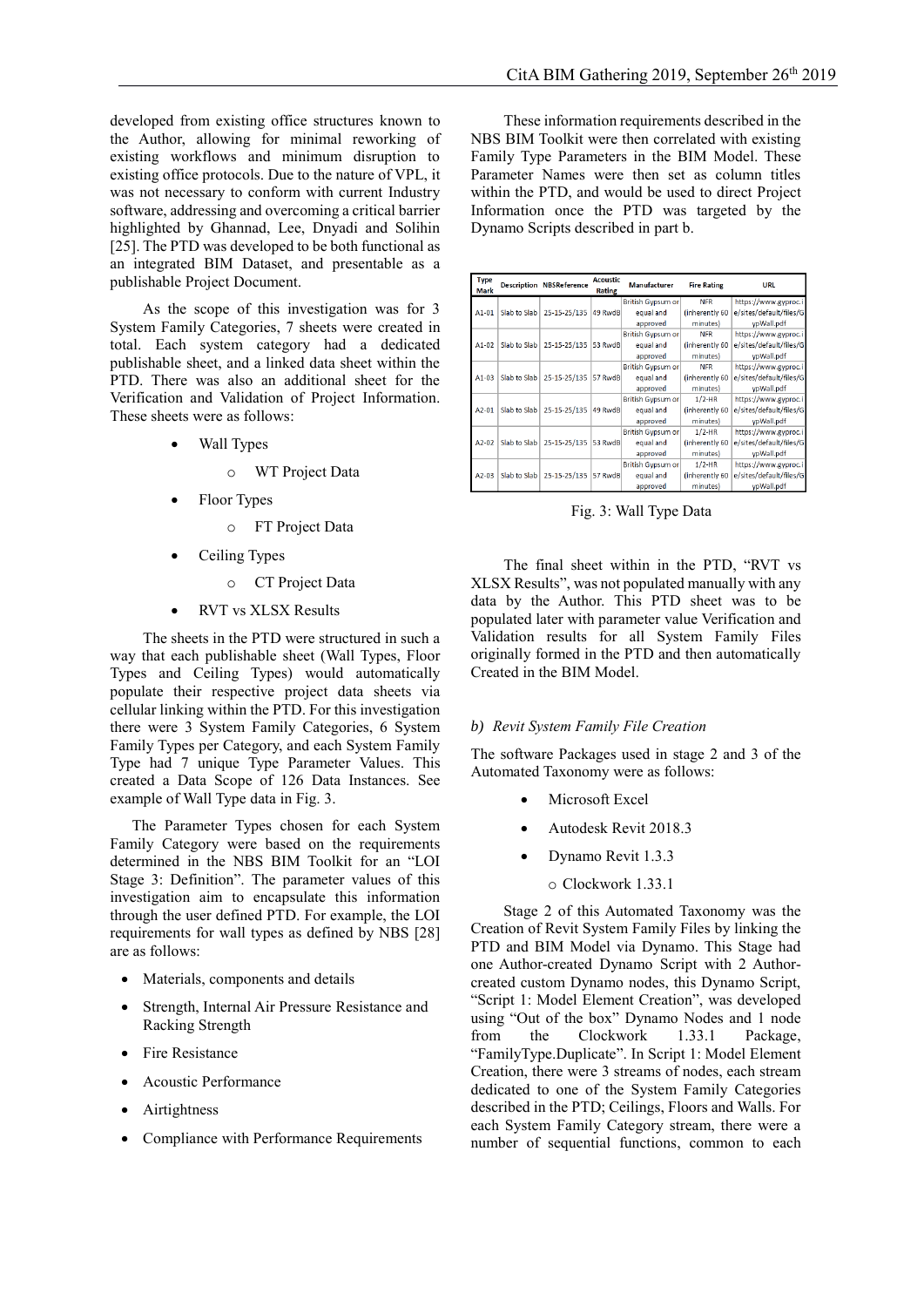stream, for successfully completion of the overall objective. This process can be seen in [Fig. 5](#page-8-0) for all System Family Categories, and for Wall Types in [Fig.](#page-8-1)  [4](#page-8-1) and as described below.

- 1. Cell values were identified in the PTD and transferred to Script 1.
- 2. Cell values were listed and organised to the Authors requirements within the Script 1.
- 3. "Host" families which were pre-existing in the BIM Model Template, for example "9876\_Walls\_" as seen in [Fig. 7,](#page-9-0) were identified and placed within the Script 1 for interrogation.
- 4. Host families were then duplicated to the number of System Family Types described in the PTD, 6 per Category.
- 5. Each host duplicate then had its family name overwritten to incorporate each PTD Family Types identifying Type Mark, for example "9876\_Walls\_A1-01" as seen in [Fig. 8.](#page-9-1)  Concurrently, each of these duplicates had their individual blank type parameter values overwritten by the values associated with the Type Mark as described in the PTD.
- 6. These new Type Families, which were originally defined in the PTD, were then published to the BIM Model, as seen in [Fig. 6.](#page-8-2)



<span id="page-8-1"></span>Fig. 4: Script 1-Model Element Creation - Wall Types



<span id="page-8-0"></span>Fig. 5: Script 1 – Model Element Creation

The information in [Fig. 3](#page-7-0) row 1, directly corresponds with the information i[n Fig. 8](#page-9-1)*[Fig. 8](#page-9-1)*. This is an example of how the Project Information, which was determined by the PT in the PTD, was identified, the host family in the BIM Model targeted, and the new family published to the BIM Model for use by BIM practitioners.

| ∃… Walls          |  |  |  |  |  |
|-------------------|--|--|--|--|--|
| ⊫— Basic Wall     |  |  |  |  |  |
| 9876_Wall_A1-01   |  |  |  |  |  |
| 9876_Wall_A1-02   |  |  |  |  |  |
| 9876_Wall_A1-03   |  |  |  |  |  |
| 9876 Wall A2-01   |  |  |  |  |  |
| 9876_Wall_A2-02   |  |  |  |  |  |
| 9876_Wall_A2-03   |  |  |  |  |  |
| <b>9876 Walls</b> |  |  |  |  |  |
|                   |  |  |  |  |  |

Fig. 6: Revit Wall Types Created

<span id="page-8-2"></span>[Fig. 6Fig. 6](#page-8-2) shows these System Family Files automatically created and stored in the BIM Model under the Wall Type Category.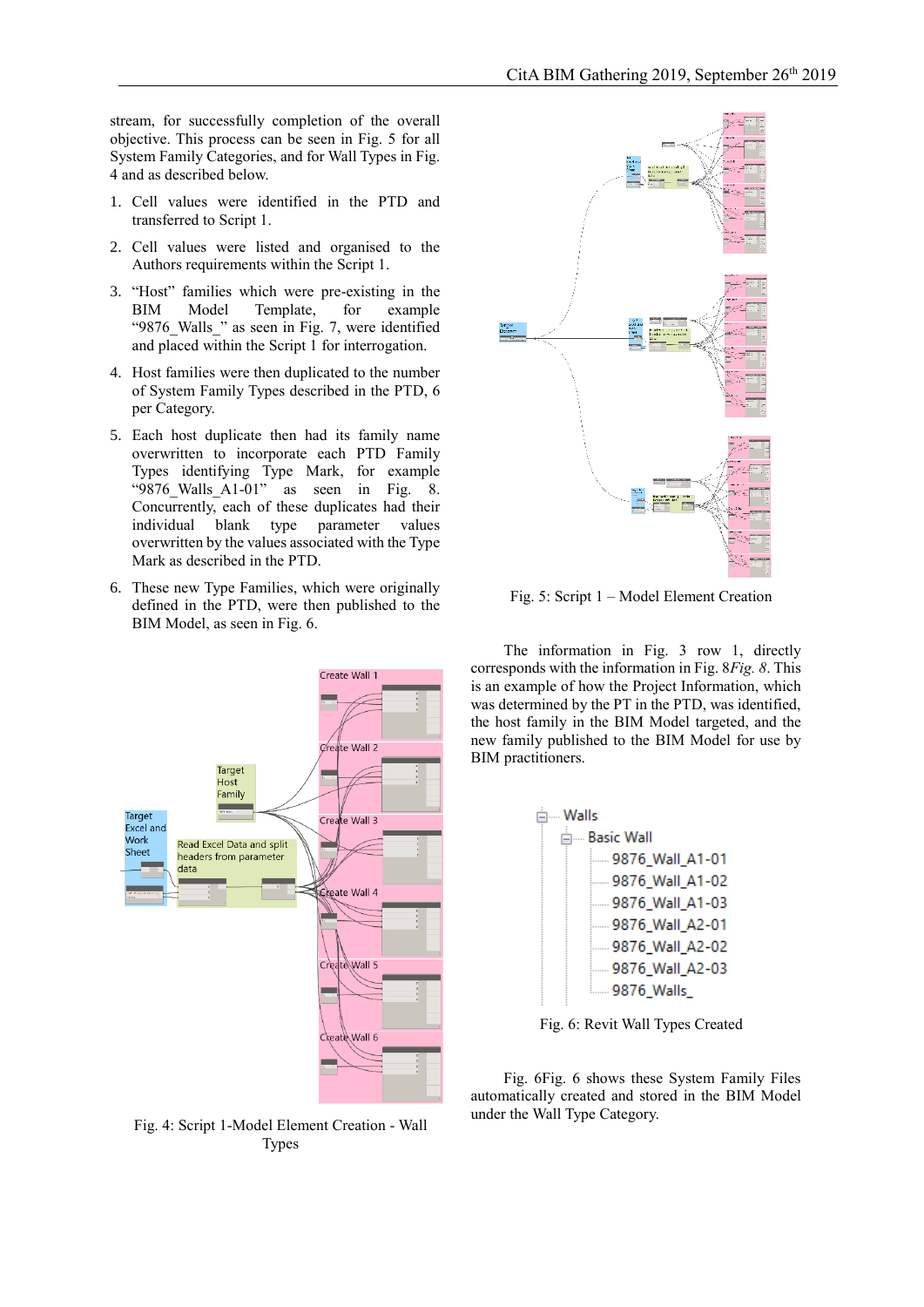| <b>Type Properties</b> |                             |       | ×         |
|------------------------|-----------------------------|-------|-----------|
| Family:                | System Family: Basic Wall   |       | Load      |
| Type:                  | 9876 Walls                  |       | Duplicate |
|                        |                             |       | Rename    |
| <b>Type Parameters</b> |                             |       |           |
|                        | Parameter                   | Value | Ξ         |
| <b>Identity Data</b>   |                             |       | A         |
| <b>Type Image</b>      |                             |       |           |
| Keynote                |                             |       |           |
| Model                  |                             |       |           |
| Manufacturer           |                             |       |           |
| <b>Type Comments</b>   |                             |       |           |
| URI                    |                             |       |           |
| <b>Description</b>     |                             |       |           |
|                        | <b>Assembly Description</b> |       |           |
| <b>Assembly Code</b>   |                             |       |           |
| <b>Type Mark</b>       |                             |       |           |
| <b>Fire Rating</b>     |                             |       |           |
| Cost                   |                             |       |           |
| <b>Acoustic Rating</b> |                             |       |           |
| Version                |                             |       |           |
|                        | NBSReference                |       |           |

<span id="page-9-0"></span>

#### *c) Project Information Verification and Validation*

Stage 3 of this Automated Taxonomy was the Verification and Validation of Project Information within the BIM Model and the publishing of these results to the PTD. Now that these Revit System Family Files had been created from the input values in the PTD, they were an exact replica of the source information at the time of their creation, yet independent from the PTD from then on. To ensure synchronisation of Project Information hosted in both the BIM Model and PTD, the Parameter Values and Cell Values, were cross examined and validated.

This Verification and Validation process, like in Script 1: Model Element Creation, had 3 streams of information, each stream representing the System Family Categories described in the PTD and now the newly formed and corresponding Revit System Families in the BIM Model. This new Dynamo Script is referred to as "Script 2: Information Verification

| <b>Type Properties</b>      |                 |                                            | × |
|-----------------------------|-----------------|--------------------------------------------|---|
| Family:                     |                 | System Family: Basic Wall<br>Load          |   |
| Type:                       | 9876 Wall A1-01 | Duplicate                                  |   |
|                             |                 | Rename                                     |   |
| <b>Type Parameters</b>      |                 |                                            |   |
| Parameter                   |                 | Value                                      |   |
| <b>Identity Data</b>        |                 |                                            | A |
| <b>Type Image</b>           |                 |                                            |   |
| Keynote                     |                 |                                            |   |
| Model                       |                 |                                            |   |
| Manufacturer                |                 | British Gypsum or equal and approved       |   |
| <b>Type Comments</b>        |                 |                                            |   |
| URI                         |                 | https://www.gyproc.ie/sites/default/files/ |   |
| <b>Description</b>          |                 | <b>Slab to Slab</b>                        |   |
| <b>Assembly Description</b> |                 |                                            |   |
| <b>Assembly Code</b>        |                 |                                            |   |
| <b>Type Mark</b>            |                 | $A1 - 01$                                  |   |
| <b>Fire Rating</b>          |                 | NFR (inherently 60 minutes)                |   |
| Cost                        |                 |                                            |   |
| <b>Acoustic Rating</b>      |                 | 49 RwdB                                    |   |
| Version                     |                 |                                            |   |
| <b>NBSReference</b>         |                 | 25-15-25/135                               |   |
| <b>NBSDescription</b>       |                 |                                            |   |

Fig. 7: Revit Wall Type Host Family Fig. 8: Revit Wall Type Family Parameters

<span id="page-9-1"></span>and Validation" This process can be seen in [Fig. 10,](#page-10-0) and for Wall Types i[n Fig. 9](#page-9-2) and described as follows.

- The PTD and BIM Model were targeted by Script 2 concurrently.
- The data in these information hosting formats was categorised by Type Mark within Script 2.
- The PTD Cell Values and BIM Model Parameter Values were associated with one another by linking the Type Mark Parameters in both locations.
- The linked data was then run through a set of nodes that would determine if each Parameter and Cell Value were equal to one another.
- The compared data was returned in "TRUE" or "FALSE" values.
- Values were published to the PTD, Sheet "RVT vs XLSX Results" creating an information loop.



<span id="page-9-2"></span>Fig. 9: Script 2 - Information Verification and Validation - Wall Types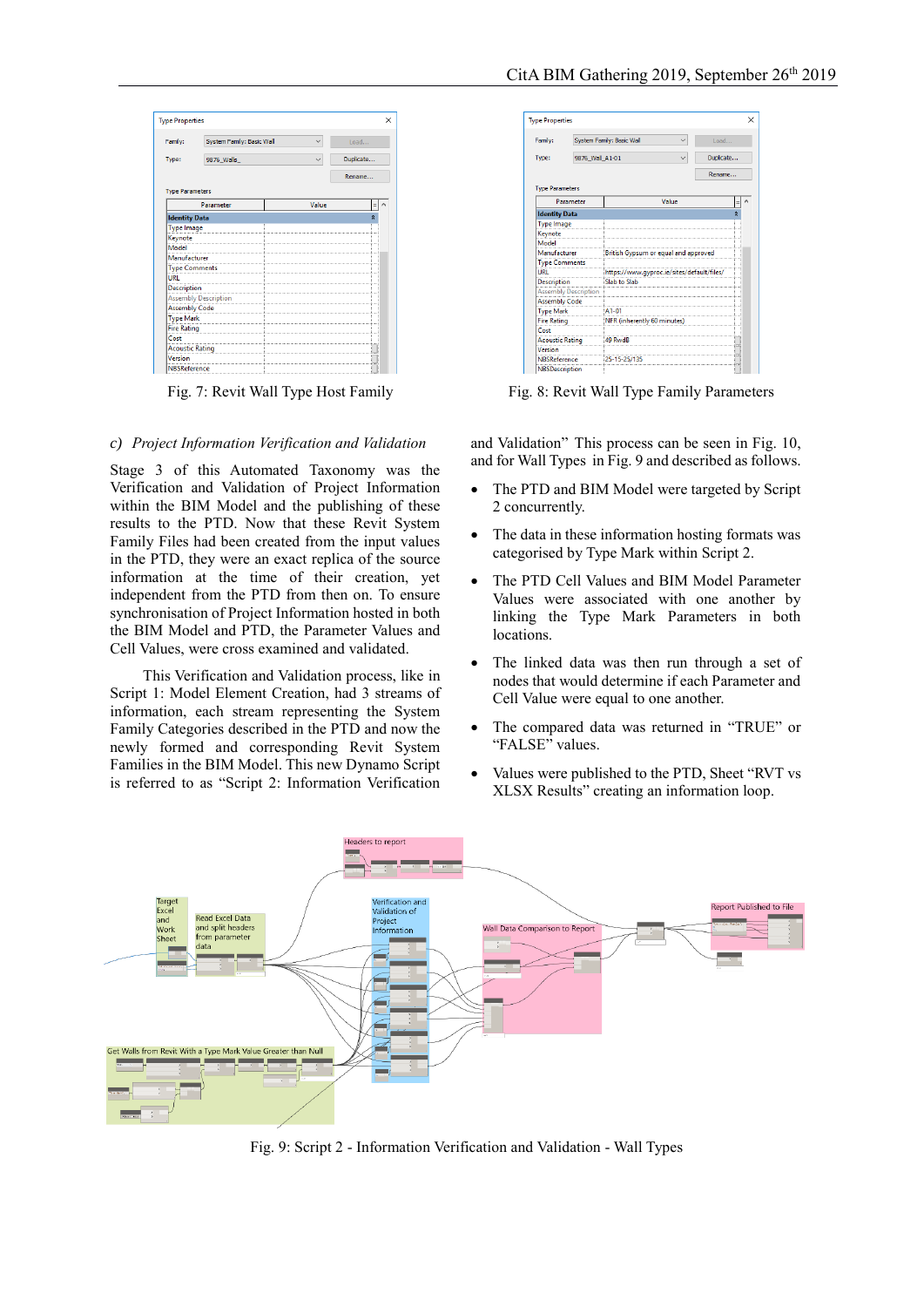

<span id="page-10-0"></span>Fig. 10: Script 2 - Information Verification and Validation

This validation process was tested and debugged by introducing forced discrepancies to both the Revit Parameter Values and PTD Cell Values. By doing this at random to a number of Parameter and Cell Values, it was determined that each forced discrepancy was identified and published to the PTD. It could be determined that each Parameter Value, for each Family Type, for each System Category was reporting accurately and there were no false negatives or false positives. An example of these results can be seen in [Fig. 11](#page-10-1)*[Fig. 11](#page-10-1)*. It was also recorded that this Verification and Validation process took approximately 3 seconds to complete on a blank BIM Model template with no modelled data.

| <b>Wall Type Verification and Validation</b> |              |                    |                     |              |                     |                    |             |
|----------------------------------------------|--------------|--------------------|---------------------|--------------|---------------------|--------------------|-------------|
| <b>Type</b>                                  | Type         | <b>Description</b> | <b>NBSReference</b> | Acoustic     | <b>Manufacturer</b> | <b>Fire Rating</b> | <b>URL</b>  |
|                                              | Mark         |                    |                     | Rating       |                     |                    |             |
| 9876 Wall A1-01                              | <b>FALSE</b> | TRUE               | <b>TRUE</b>         | <b>FALSE</b> | <b>TRUE</b>         | <b>TRUE</b>        | <b>TRUE</b> |
| 9876 Wall A1-02                              | <b>TRUE</b>  | <b>TRUE</b>        | <b>TRUE</b>         | <b>TRUE</b>  | <b>TRUE</b>         | <b>TRUE</b>        | <b>TRUE</b> |
| 9876 Wall A1-03                              | TRUE         | <b>FALSE</b>       | <b>TRUE</b>         | <b>TRUE</b>  | <b>FALSE</b>        | <b>FALSE</b>       | <b>TRUE</b> |
| 9876 Wall A2-01                              | <b>TRUE</b>  | <b>TRUE</b>        | <b>TRUE</b>         | <b>TRUE</b>  | <b>TRUE</b>         | <b>TRUE</b>        | <b>TRUE</b> |
| 9876 Wall A2-02                              | TRUE         | TRUE               | <b>FALSE</b>        | <b>TRUE</b>  | <b>TRUE</b>         | <b>TRUE</b>        | <b>TRUE</b> |
| 9876 Wall A2-03                              | <b>FALSE</b> | <b>TRUE</b>        | <b>TRUE</b>         | <b>TRUE</b>  | <b>TRUE</b>         | <b>FALSE</b>       | <b>TRUE</b> |

<span id="page-10-1"></span>Fig. 11: Project Information Verification and Validation Results

As this process of Verification and Validation did not detect where discrepancies in Parameter and Cell Values originated, only that they were present, a methodology for such detection was proposed. This can be seen as follows:

- Archive the PTD once Stage 2 of the Automated Taxonomy has been completed.
- If information discrepancies arise, when completing stage 3, a manual validation of the archived and live PTD can be completed through visual checking.

Or,

- Complete Stage 3 of the Automated Taxonomy with the archived PTD. If the new Verification and Validation results show "TRUE" Values where they originally were "FALSE", the information discrepancy originated from the PTD.
- If these results remain "FALSE", the discrepancy originated from the BIM Model.

The end result of this Automated Taxonomy is a tool and methodology that could be used for the automatic creation of Revit System Family Files within a BIM Model from previously formed Project Information within the PTD, which can then be automatically Verified and Validated with published results going back to the original PTD in the form of an information loop.

## V IS THERE AN INDUSTRY REQUIREMENT?

The proposed Automated Taxonomy was taken to small sample size of 5 stakeholders, or interviewees. However, as each Interviewee had varying levels of BIM exposure and competency, and were at varying levels within their respective PTs, see [Table 3,](#page-11-0) there was a good representative of the Architectural Sector present. Of the 5 Interviewees, 4 were from the same company and current colleagues of the Author, however, had not worked directly with the Author previously, while 1 Interviewee was a past colleague of the Author.

The interviews were conducted in the order shown in [Table 3,](#page-11-0) with junior members of a PT being interviewed first, followed by more senior members. Each interview had open ended questions, and the predetermined questions were provided on the day each interview was conducted. The interviews were conducted in 2 stages with a brief intermission and demonstration of the proposed Automated Taxonomy between stages. Between each interview, there was 4<sup>th</sup> generation evaluation on the interview questions, carrying themes from the previous interviews into the next.

The aim of this interview process was:

- a) to gain an understanding of what the current AEC Industry's experience was with BIM technologies, inherent barriers created by these technologies, and how these technologies have affected PT structures, and
- b) to determine if an Automated Taxonomy, such as the one proposed, could be beneficial to the current AEC Industry in breaking down these technological barriers identified in Section II.

The 5 Interviewees not only had varying levels of BIM competency, but were also at varying levels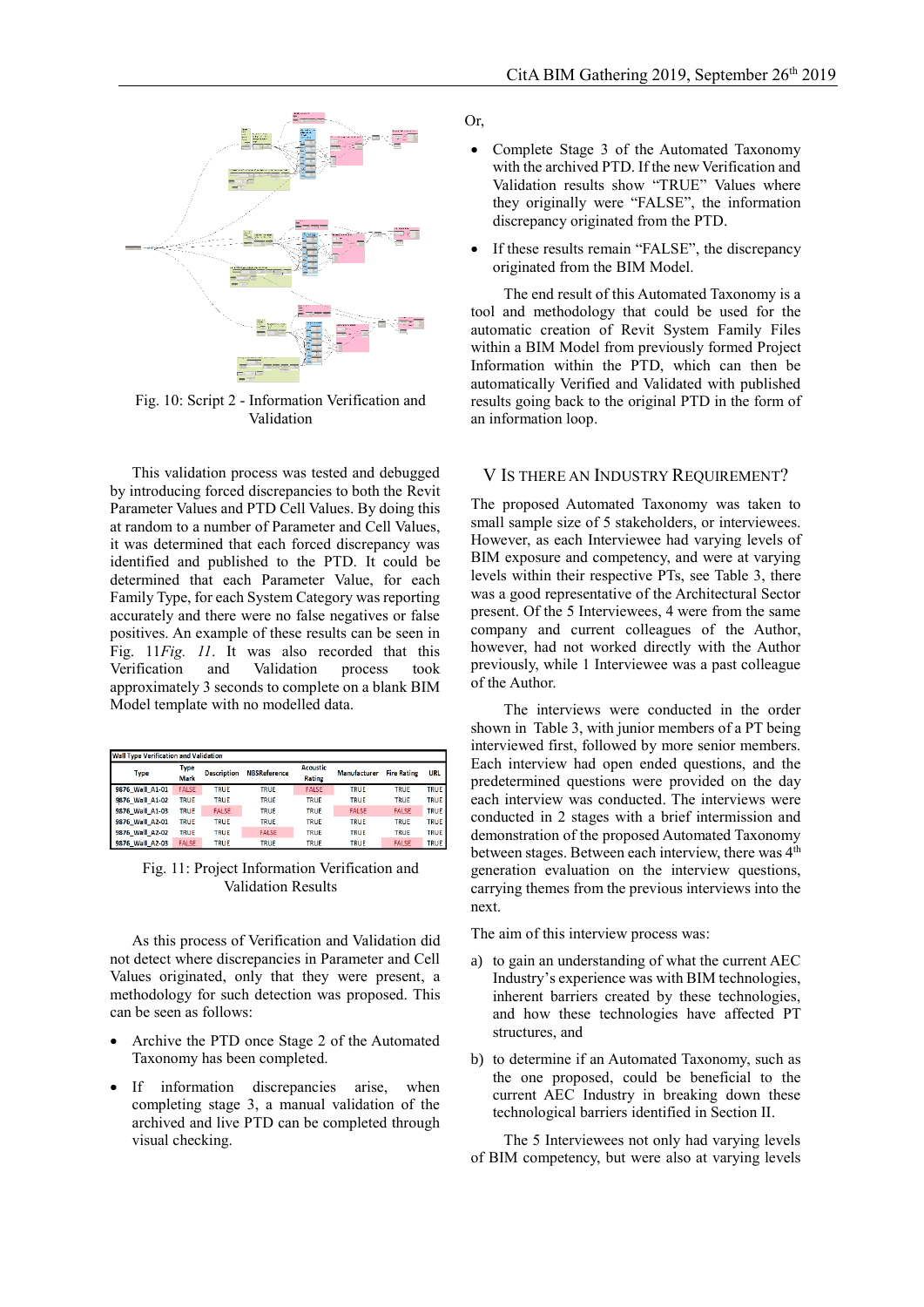within their respective PTs. These Interviewees were as follows:

<span id="page-11-0"></span>

| <b>Interviewee</b><br><b>Number</b> | <b>Role in PT</b>                                           | <b>BIM Level</b> |  |
|-------------------------------------|-------------------------------------------------------------|------------------|--|
| 1                                   | Architect                                                   | Novice-Low       |  |
| 2                                   | Architectural<br>Technologist                               | Medium -<br>High |  |
| 3                                   | Senior Technologist,<br>Project Lead and BIM<br>Coordinator | High-<br>Expert  |  |
| 4                                   | Architectural<br>Technologist and BIM<br>Coordinator        | High-<br>Expert  |  |
| 5                                   | Associate Architect,<br>Project Lead, Design<br>Team Lead   | Medium -<br>High |  |

Table 3: Interviewee Titles

In stage 1 of these interviews, a number of common themes relating to BIM within the Architectural Sector of the AEC Industry were identified amongst the Interviewees' responses. As these interviews were subject to  $4<sup>th</sup>$  generation evaluation between Interviewees, these themes could be developed and expanded on. These themes were as follows:

- There was a greater knowledge of BIM Technologies than of BIM Process within the Architectural Sector of the AEC Industry.
- These BIM Technologies were seen to be a great benefit to the current AEC Industry with regard to the production and conveying of Project Information.
- Interviewees who had experience with producing Project Information within a BIM Model to a predetermined LOD and LOI (whether required as part of the BIM process or as an office standard) stated that it was a positive experience as it provided clarity amongst the PT and DT, which inherently meant better information was being produced.
- Project Information within a BIM Model is typically specified by a senior member of the PT, such as Project Lead, and then transcribed into a BIM Model by less experienced junior PT members.
- Senior members of a PT typically have limited understanding and capability with regard to BIM technologies, although there are exceptions to this rule.
- A Generation Rift was observed by the interviewees; this rift correlated with Ghavamimoghaddam and Hemmati [13] findings that senior members of the AEC Industry do not have the required skills to work with BIM Models. A Professional Rift was also observed. It was identified by 3 of the 5 interviewees that while senior PT members had limited understanding of BIM technologies, Graduate Architects also had a limited understanding compared to Graduate Architectural Technologists. Interviewee 1 stated "A generation rift is present due to new graduates learning BIM in college as a default. There is also a professional rift. Young undergraduate Technologists are exposed to BIM far before undergraduate Architects. Young Architects learn on the job, and therefore, are behind in BIM skills compared to technologists". This, along with other interviewee statements indicates that, there is a professional skills rift due to Graduate Architects received no training in BIM Technologies during their education, whereas Architectural Technologists received in depth training in BIM technologies as a direct response to the current industries requirements for skilled BIM Practitioners within the AEC Industry [9, 19].
- Within all interviewee's current workflows, there are multiple duplicates of critical Project Information hosted in multiple formats. Although it was determined by all interviewees that it is best practice to pull Project Information from 1 master data source, this was not always achievable due to project pressures. Interviewee 5 stated in their experience, "Project Information is always multiplied and scattered, even within the better BIM systems. The information must also be manually validated and checked by PT personnel". This manual validation process was correlated with the fact that an automated process did not exist within each Interviewees' existing office structures which could crosscheck such information hosting formats.

In stage 2 of the interview process, following a demonstration of the proposed Automated Taxonomy, it was determined by all Interviewees that such a tool and workflow could be of benefit to current processes within each Interviewees' respective PT. The interviews had 2 common threads throughout:

• Information on construction projects is fragmented and must be validated to ensure accuracy.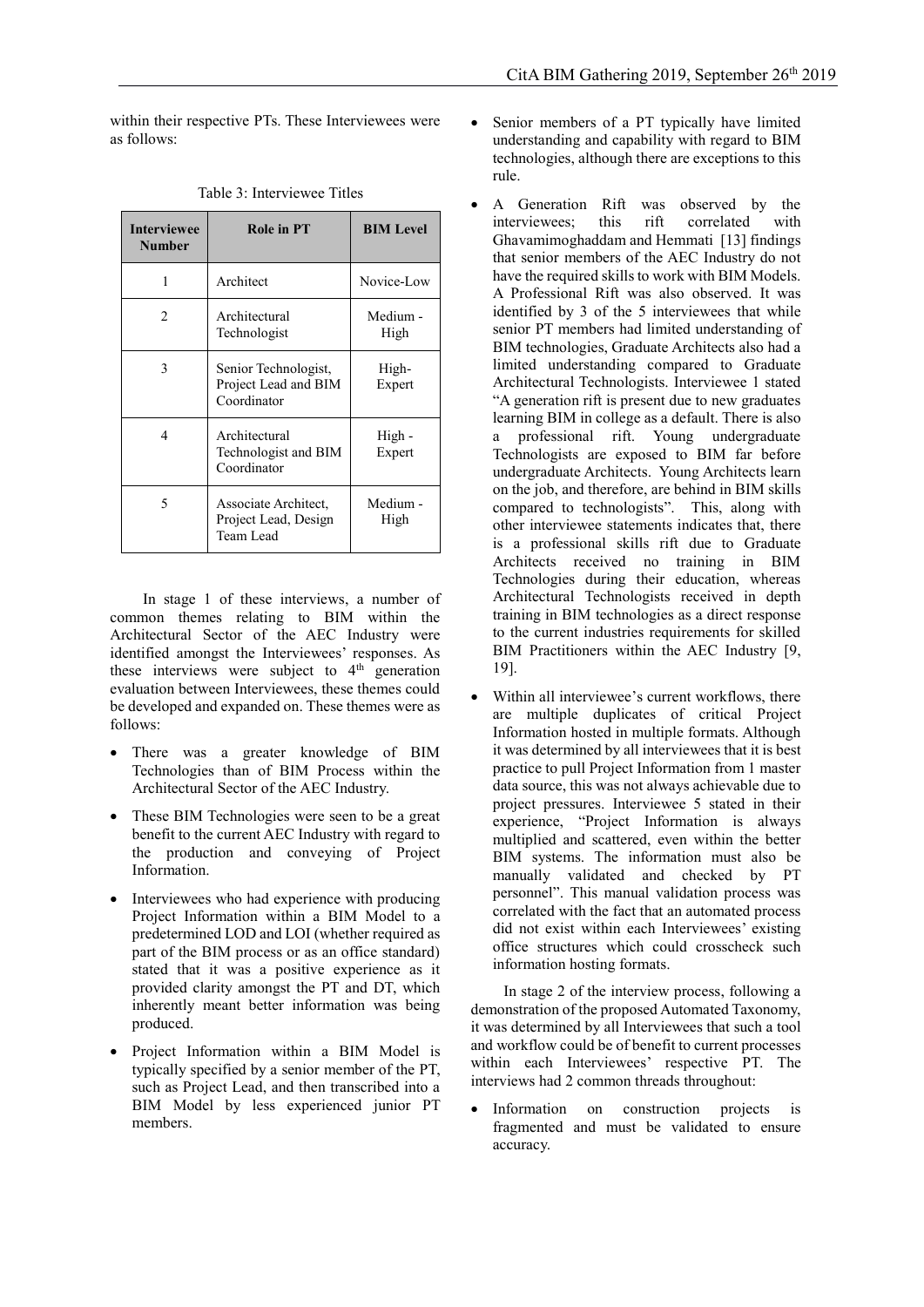• On a PT, information is specified by Project Leads and senior PT members and filtered down to junior PT members. This information must also be manually transcribed to BIM technologies by junior PT members and manually validated.

The interviewees came to the conclusion that if the proposed Automated Taxonomy could allow Specifiers or Project Leads to have greater control over the Project Information going into a BIM Model, it stands to reason that the information being produced during the construction stage of a project would be better and more accurate. That being said, it was also stated by 2 of the 5 interviewees that there could be a new issue in relying on this information being correct in the first place. Blind reliance on others takes away from a professional's obligation to be due diligent in the production of their work. The Interviewees came to an overall conclusion that this Automated Taxonomy, when used as a tool to aid current processes in being duly diligent in the production of Project Information, it could only be seen as a benefit to the AEC Industry. The tool removed the factor of Project Information discrepancies within a PT. However, it could not address the problem that is currently also present for the Industry: is the information correct in the first place.

## VI CONCLUSION

It can be concluded that the proposed Automated Taxonomy could be integrated into existing Architectural processes and could be used for the accurate Formation, Creation, Verification and Validation of Project Information within a BIM Model, thus allowing for the liberation of Project Information from BIM Technologies. The Automated Taxonomy successfully created 18 Revit System Family Files while populating each Family with 7 corresponding Type Parameters, for a total scope of 126 individual Family Type Parameters transferred to the BIM Model from the PTD. The proposed Automated Taxonomy also successfully Validated all 126 Parameters and published these results to the PTD as a readable and easily comprehensible format, as seen in Section IV.

As for the requirement of such a tool within the current AEC Industry, it can be seen in Section V, that all 5 Interviewees who received demonstrations determined this Automated Taxonomy would be of benefit. These interviewees not only found that such a tool would be of great benefit to their current Architectural processes within their respective PTs in its initial proposed function, but that it also had more benefits than previously attributed to it by the Author. In the opinion of Interviewee 5, a DT Lead and Associate Architect, the proposed Automated

Taxonomy could also be used in the initial briefing stage or tender process of a project before a DT has been appointed. Clients could describe, in common text, Project Information requirements, as typically "the client writes the brief in words and an architect turns it into a building". This tool could "act as a validator to the brief as you go through the areas of employer decision points". This process, that could be started by the client, could then be developed under supervision and completed by the appointed PT members.

As previously mentioned, the benefits of such a tool could only be realised if it was treated as such, a tool. A thorough validation process and an individual's commitment to due diligence in ensuring Project Information is accurate is an essential task in order to produce valid and good information. This tool has been proven to aid in this task by combatting a lack of synchronisation with regard to Project Information currently evident in existing Architectural processes. What remains is ensuring that the information that is being specified is accurate in the first place. By breaking down barriers in current BIM technologies identified in Section II and allowing non-BIM practitioners access to such information, this Automated Technology makes this task achievable.

## VI FUTURE WORKS

The potential of a tool such as the one described in this investigation goes far beyond the current scope attributed to it by the Author. However, due to time constraints and limited knowledge in VPL, this scope could not be expanded further. Future works in this Automated Taxonomy would be to include a Room Data Sheet, Door Type Sheet, and Window Type Sheet. This Automated Taxonomy would also be adapted to link Project Information within the PTD with NBS Create. NBS Create has the function to export data in CSV file format, which could potentially be linked to the Validation process through VPL. By doing this, a true single source of data in a common format could be created which would have the potential to populate both Revit System Family Files and Specification Documents while ensuring synchronisation amongst the PT, and as a result, allow all members of a PT have access to Project Information, overcoming technological barriers.

## VII REFERENCES

[1] B. McAuley, A. Hore, and R. West, "BICP Global BIM Study-Lessons for Ireland's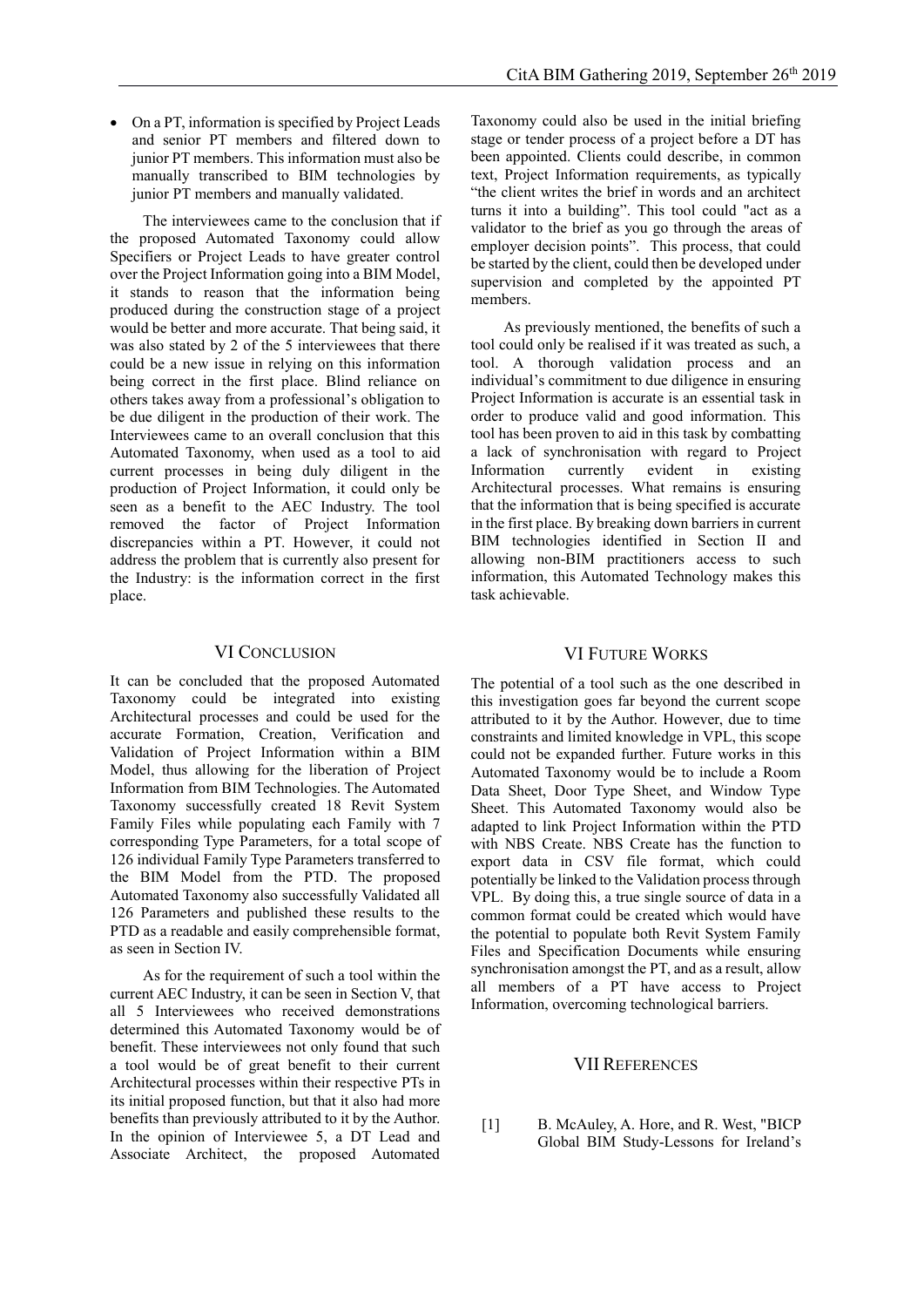BIM Programme," 2017.

- [2] A. Malleson, "NBS National BIM Report 2018," NBS, England, 2018.
- [3] *PAS 1192-2:2013*, British Standard Institute, 2013.
- [4] S. Hamil. "NBS BIM Toolkit." National Buildings Specificaiton. <https://toolkit.thenbs.com/definitions> (accessed 15/03/2019, 2019).
- [5] *RIBA Plan of Work 2013 Guide*, RIBA, 2015.
- [6] Construction Industry Council, "Building information model (BIM) protocol,," *CIC/BIM Pro,* 2013.
- [7] "To BIM, or not to BIM? That is the Questions!" BIM Ireland. [http://www.bimireland.ie/2019/01/07/to](http://www.bimireland.ie/2019/01/07/to-bim-or-not-to-bim-that-is-the-question/)[bim-or-not-to-bim-that-is-the-question/](http://www.bimireland.ie/2019/01/07/to-bim-or-not-to-bim-that-is-the-question/) (accessed 15-04-2019, 2019).
- [8] B. Ireland. "BIM Innovation Capability Programme paves the way to Ireland's Digital Construction Programme 2018- 2021." BIM Ireland. [http://www.bimireland.ie/2018/02/08/bim](http://www.bimireland.ie/2018/02/08/bim-innovation-capability-programme-paves-the-way-to-irelands-digital-construction-programme-2018-2021/) [-innovation-capability-programme-paves](http://www.bimireland.ie/2018/02/08/bim-innovation-capability-programme-paves-the-way-to-irelands-digital-construction-programme-2018-2021/)[the-way-to-irelands-digital-construction](http://www.bimireland.ie/2018/02/08/bim-innovation-capability-programme-paves-the-way-to-irelands-digital-construction-programme-2018-2021/)[programme-2018-2021/](http://www.bimireland.ie/2018/02/08/bim-innovation-capability-programme-paves-the-way-to-irelands-digital-construction-programme-2018-2021/) (accessed 15-04- 2019, 2019).
- [9] B. McAuley, A. Hore, R. West, M. Kassem, and S. Kuang, "Ireland's BIM Macro Adoption Study: Establishing Ireland's BIM Maturity," in *CitA BIM Gathering 2017*, Ireland, 2017: The Construction IT Alliance.
- [10] NBS, "National BIM Report 2016," Newcastle, 2016.
- [11] *CPIx Resource Assessment Form*, CPI, 2011.
- [12] N. Gu and K. London, "Understanding and facilitating BIM adoption in the AEC industry," *Automation in Construction,*  vol. 19, no. 8, pp. 988-999, 2010/12/01/ 2010, doi: [https://doi.org/10.1016/j.autcon.2010.09.0](https://doi.org/10.1016/j.autcon.2010.09.002) [02.](https://doi.org/10.1016/j.autcon.2010.09.002)
- [13] B. Ghavamimoghaddam and E. Hemmati,

"Benefits and Barriers of BIM Implementation in Produciton Phase," Masters Degree, Division of Construction Management, Chalmers University of Technology, Gothenburg, Sweden, 2017.

- [14] B. Dave, A. Buda, A. Nurminen, and K. Främling, "A framework for integrating BIM and IoT through open standards," *Automation in Construction,* vol. 95, pp. 35-45, 2018/11/01/ 2018, doi: [https://doi.org/10.1016/j.autcon.2018.07.0](https://doi.org/10.1016/j.autcon.2018.07.022) [22.](https://doi.org/10.1016/j.autcon.2018.07.022)
- [15] A. Malleson, "NBS National BIM Report 2015," NBS, England, 2015.
- [16] A. Malleson, "NBS National BIM Report 2017," NBS, England, 2017.
- [17] S. Liu, B. Xie, L. Tivendal, and C. Liu, "Critical barriers to BIM implementation in the AEC industry," *International Journal of Marketing Studies,* vol. 7, no. 6, p. 162, 2015.
- [18] B. McAuley and A. Hore, "Solving the Construction Industry's Shortage of Skills and Talent Gap," Ireland, 2019.
- [19] THE EDITOR. "BIM People Barry Kirwan, RYAN+LAMB Architects." BIMIreland. [http://www.bimireland.ie/2018/07/31/bim](http://www.bimireland.ie/2018/07/31/bim-people-barry-kirwan-ryanlamb-architects/) [-people-barry-kirwan-ryanlamb](http://www.bimireland.ie/2018/07/31/bim-people-barry-kirwan-ryanlamb-architects/)[architects/](http://www.bimireland.ie/2018/07/31/bim-people-barry-kirwan-ryanlamb-architects/) (accessed 05/05/2019, 2019).
- [20] R. McPartland. "Data exchange on BIM Projects: What are data drops?" NBS. [https://www.thenbs.com/knowledge/data](https://www.thenbs.com/knowledge/data-exchange-on-bim-projects-what-are-data-drops)[exchange-on-bim-projects-what-are-data](https://www.thenbs.com/knowledge/data-exchange-on-bim-projects-what-are-data-drops)[drops](https://www.thenbs.com/knowledge/data-exchange-on-bim-projects-what-are-data-drops) (accessed 19-04-2019, 2019).
- [21] *BS EN ISO 19650-1:2018* B. S. Institution, UK, 2018.
- [22] P. Carroll and B. McAuley, "Establishing the key pillars of innovation required to execute a successful BIM strategy within a Construction SME in Ireland," Proceedings of the 3*rd CitA BIM Gathering, Dublin, 23rd - 24th November, 2017* . 2017.
- [23] A. Mecheri and R. P. West, "Breaking into the black box - Demystifying BIM data," in *CitA BIM Gathering 2017*, Ireland, 2017: The Construction IT Alliance.